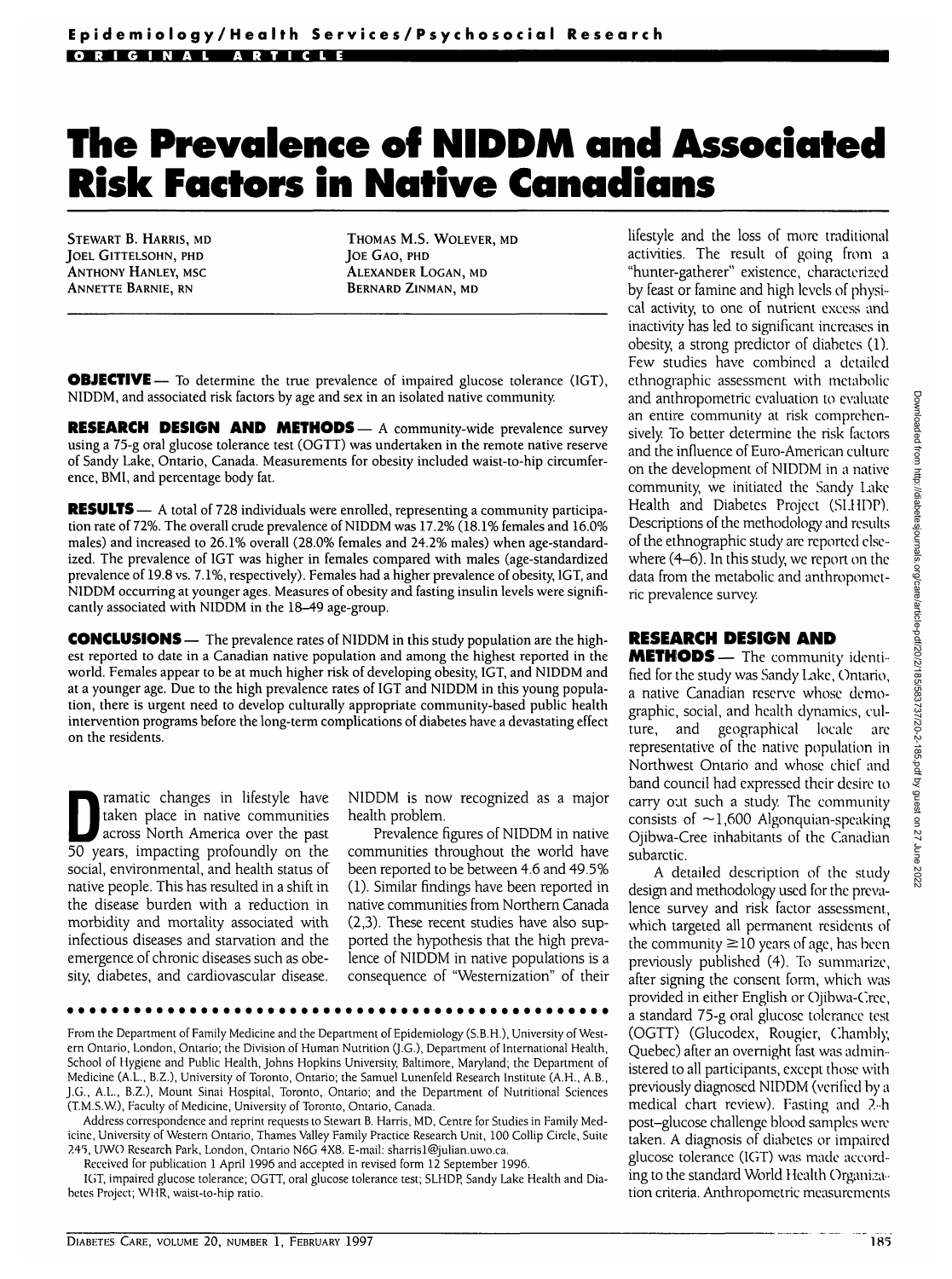

**Figure 1**—*Crude age- and sex-specific prevalence of IGT, newly diagnosed diabetes, and previously diagnosed diabetes.*

included BMI, waist-to-hip ratio (WHR), and bioelectrical impedance analysis. Obeity was defined as a BMI >27 kg/m<sup>2</sup>. Percentage body fat and lean body mass were estimated by bioelectrical impedance analysis, using the Tanita TBF-201 Body Fat Analyzer (Tanita Corporation, Tokyo, Japan) and an equation based on total body water. The reproducibility of percentage body fat estimates was determined using a subsample of the population and resulted in an intraclass correlation coefficient of 0.99 (7). Blood pressure was also measured using a standard methodology that has been previously described (4). Data collection was performed by well-trained local community members who were hired specifically for the project.

Data management and analysis was performed in the Division of Clinical Epidemiology, Samuel Lunenfeld Research Institute, Mount Sinai Hospital, University of Toronto, Canada, on a Digital MicroVax computer, using the SIR database management software for data entry and SAS for data analysis. A 20% sample of the dataset was double-entered to assess the rate of data entry error, which was found to be 0.685%.

The prevalence rates of IGT and NIDDM were calculated by age and sex and adjusted for age using the direct method. Two standard populations were used: the Canadian population from the 1991 census (8) and the World Standard population from King and Rewers (9). The mean values for the measures of obesity were stratified by age and sex. The results were collapsed into two age-groups:  $18-49$  and  $\geq 50$  years of age. Glucose tolerance status was then dichotomized to diabetes versus normal (including IGT). Logistic models were used to investigate the relationships between glucose tolerance status and continuous anthropometric variables.

RESULTS — A total of 728 eligible participants  $(72%) > 10$  years of age, whose demographics have been described elsewhere, were enrolled in the study (4). Figure 1 shows the prevalence for IGT and NIDDM by age and sex. The rates for NIDDM increase steadily by age, with the rates consistently higher in females compared with males. The highest rates overall were found in females in the age-group of 50-59 years (54.17%). IGT was found to be much higher in women compared with men and did not appear to follow any age trend. Of those classified with NIDDM, 41% were newly diagnosed. The overall crude prevalence rates of NIDDM and IGT were 17.2% (females 18.1% and males 16.0%) and 10.4% (females 14.2% and males 5.3%), respectively. When adjusted for age, the overall rates increased to 26.1% (28.0% females and 24.2% males) for NIDDM and 13.6% (19.8% females and 7.1% males) for IGT.

Table 1 presents the univariate odds ratios adjusted for age, demonstrating the association between diabetes status and measures of body composition. All measurements for obesity (except percentage body fat in females) were found to be significantly associated with NIDDM in the 18-49 age-group for both males and females. WHR was found to have the strongest association for NIDDM in both males and females, particularly for those <50 years of age. For males and females  $\geq$  50 years of age, there were no significant associations between the measures of obesity and NIDDM.

All four anthropometric measurements for obesity were clearly significant and correlated strongly with fasting insulin levels, using Spearman's correlation coefficients for normal and IGT subjects, stratified by sex and adjusted for age (range, 0.42-0.62;  $P < 0.0001$ ).

CONCLUSIONS — The lifestyle changes occurring in the community of Sandy Lake are typical of those being experienced by other native populations throughout the Canadian North. High unemployment, the lack of exercise, and the consumption of a diet high in fat have replaced a traditional nomadic hunter-gatherer existence. Although diabetes and its associated risk factors are thought to be more prevalent in these communities, the magnitude of the prevalence documented in the SLHDP was truly unexpected. Interestingly, the ageadjusted prevalence of IGT was almost three times more common in females (19.8%), compared with males (7.1%). This pattern differs from other published results, using similar survey methods, involving native populations in North America. The Strong Heart Study showed an age standardized prevalence rate of IGT of 16% in females and 15% in males in 13 Native American tribes (10). However, it did not include individuals <45 years of age, where the majority of IGT cases were found in our study. Delisle and Ekoe found a prevalence of IGT of 5% and 6% in two Algonquian communities in Quebec (2). Our findings of distinctly different rates of IGT than previous studies may have several explanations. The primary risk factor for diabetes, namely obesity, was higher in the female subjects and this increased prevalence may have led to more individuals developing IGT. The possible impact of estrogen and other factors that can affect carbohydrate metabolism may have also been important in mediating this sex difference.

Not surprisingly, in those individuals between 18 and 49 years of age, all measures of obesity were highly associated with NIDDM (Table 1). This was particularly